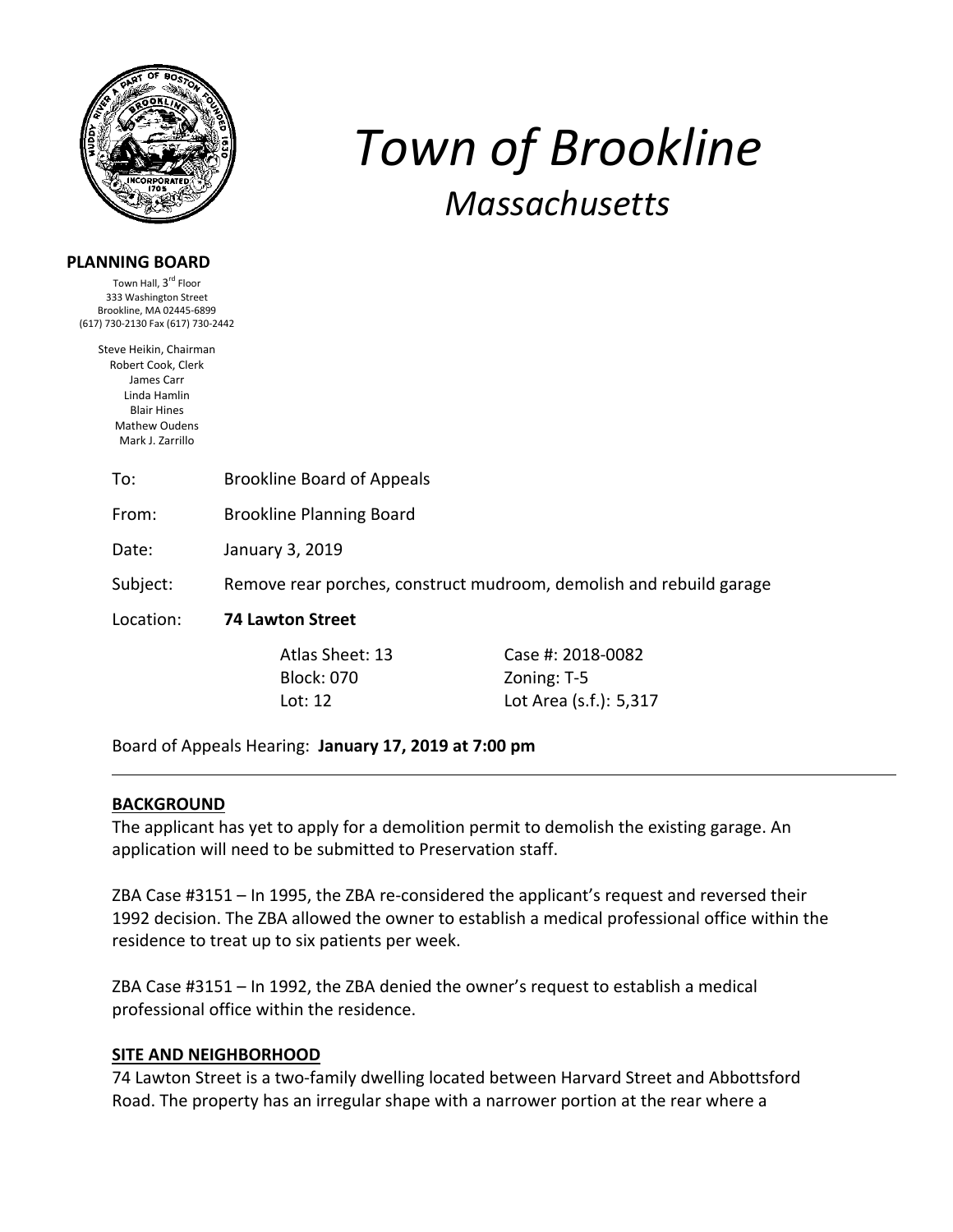detached two car garage is located. The property abuts the parking lot of the Herb Chambers dealership on Commonwealth Avenue at the rear. The main house was built in 1930 and is two and a half stories. The property is located near Lawton Playground, the TJMaxx shopping center and businesses on Commonwealth Avenue.

# **APPLICANT'S PROPOSAL**

The applicant, Todd Williamson, proposes to remove rear porches at the first and second floors and add a rear ground‐level mudroom. He also proposes to demolish the existing detached two‐car garage and re‐build a new garage.

The proposed one‐story addition at the rear will be roughly in the same location as the existing rear porches but is located about 3 feet closer to the side property line. The addition will serve as a mudroom that includes a staircase leading to the basement.

The demolished garage will be replaced by a new garage in the same location and is proposed to have one angled wall providing for a wider opening.

# **FINDINGS**

**Section 5.43** – Exceptions to Yard and Setback Regulations **Section 5.60** – Side Yard Requirements **Section 5.72** – Accessory Buildings in Side Yards **Section 5.90** – Minimum Landscaped Open Space **Section 5.91** – Minimum Usable Open Space

|                                        | Required | <b>Existing</b>             | <b>Proposed</b>             | <b>Finding</b>              |
|----------------------------------------|----------|-----------------------------|-----------------------------|-----------------------------|
| <b>Side Yard</b><br><b>Setback</b>     | 10 feet  | $7.5$ feet                  | 4.7 feet                    | Special Permit**            |
| <b>Side Yard Setback</b><br>(Garage)   | 6 feet   | $\sim$ .3 feet to 3<br>feet | $\sim$ .9 feet to 3<br>feet | Special Permit**            |
| <b>Landscaped Open</b><br><b>Space</b> | 10%      | 28.7%                       | 26%                         | Complies                    |
| <b>Usable Open</b><br><b>Space</b>     | 30%      | 18%                         | 18%                         | Special<br>Permit/Variance* |

\* Under Deadrick, the Board of Appeals may allow an extension of an existing non-conformity if it finds there is no substantial *detriment to the neighborhood.* 

\*\* Under Section 5.43, the Board of Appeals may waive by special permit yard and/or setback requirements, if a *counterbalancing amenity is provided.*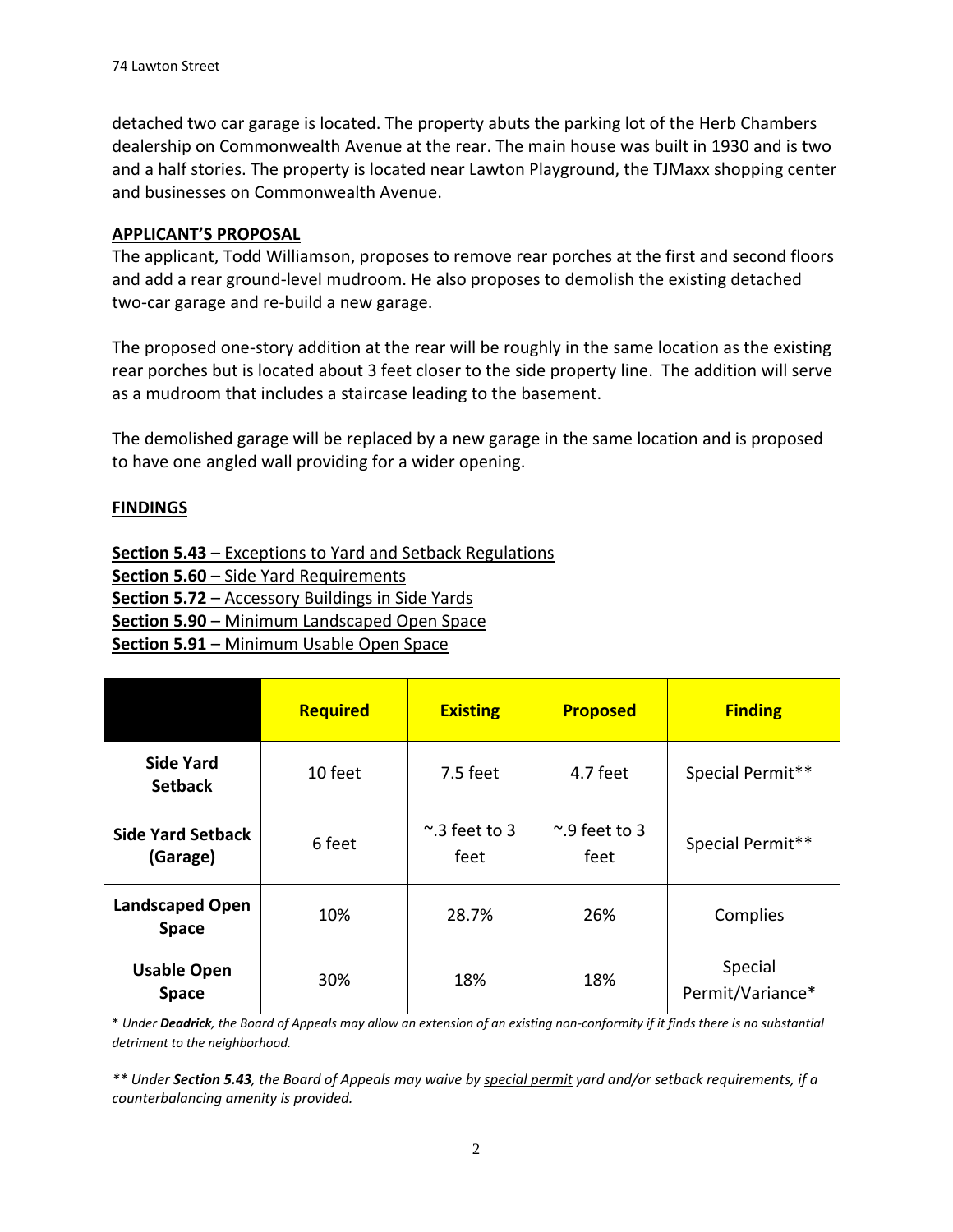# **STAFF ANALYSIS**

The Planning staff has no objection to any of these proposed changes. The property abuts Herb Chambers car dealership along two of the rear property lines which are most closely impacted by these changes. There are no residential abutters. The location of the detached garage is tucked in a bump out of the property. The proposed small addition is located roughly within the footprint of the existing rear porches. This house is below the allowable FAR for this T district and the proposed changes appear to be reasonable improvements to the home. Staff would like to note that the applicant has yet to apply for demolition of the existing garage.

# **PLANNING BOARD COMMENTS**

The Planning Board had no concerns with this proposal. They were very supportive of the design of the new rear addition and had no issues with the rebuilding of the garage.

**Therefore, the Planning Board recommends approval of the site plan dated 11/15/2018 by Robert Staples and the floor plans and elevations dated 11/2/2018 by Siemasko & Verbridge, subject to the following conditions:**

- 1. Prior to the issuance of a building permit, the applicant shall submit a final site plan, floor plans and elevations, subject to the review and approval of the Assistant Director of Regulatory Planning.
- 2. Prior to the issuance of a building permit, the applicant shall submit a landscaping plan subject to the review and approval of the Assistant Director of Regulatory Planning.
- 3. Prior to the issuance of a building permit, the applicant shall submit to the Building Commissioner for review and approval for conformance to the Board of Appeals decision: 1) a final site plan stamped and signed by a registered engineer or land surveyor; 2) final floor plans and building elevations stamped and signed by a registered architect; and 3) evidence that the Board of Appeals decision has been recorded at the Registry of Deeds.



*knm*